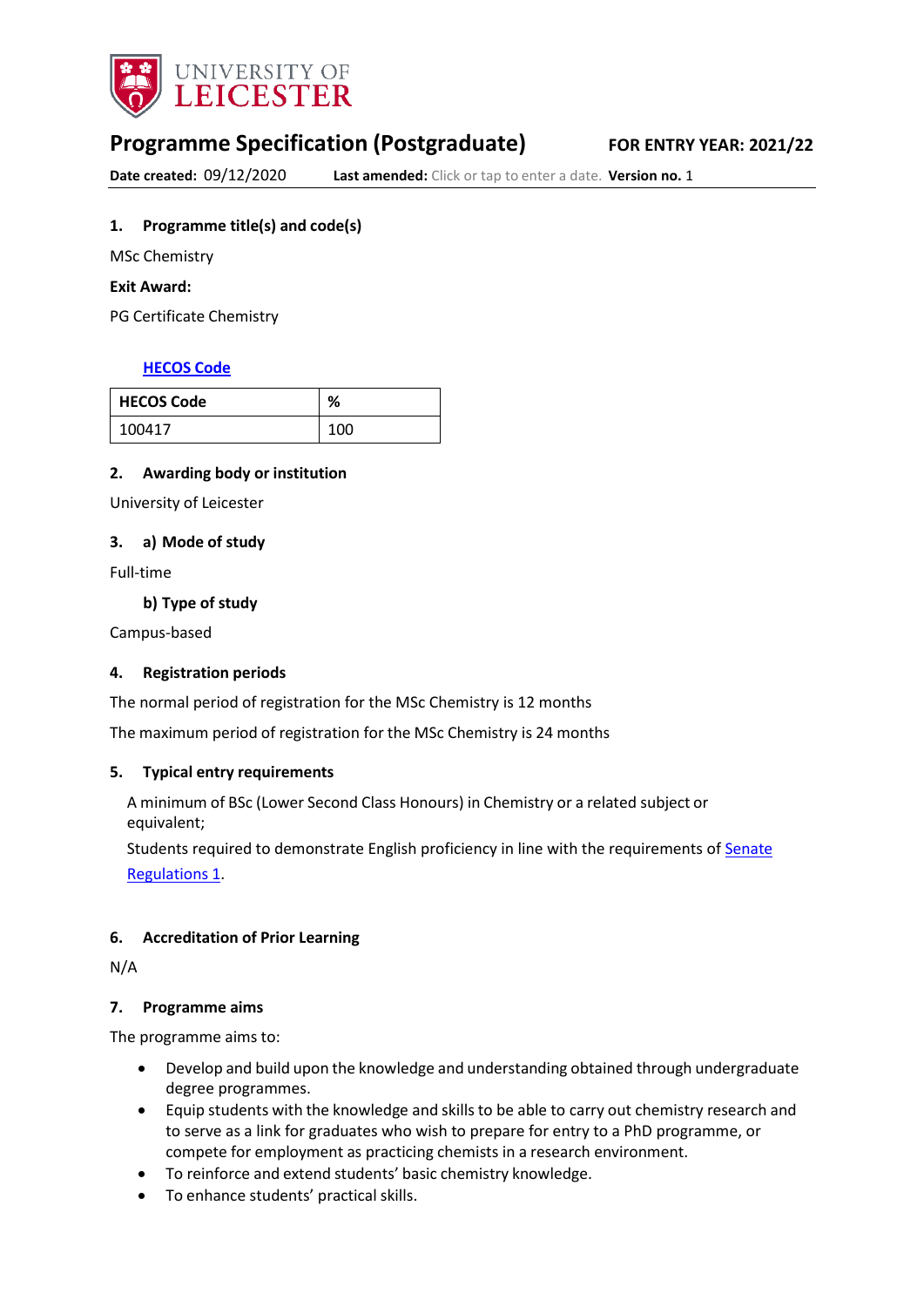- To teach students to plan a series of experiments to achieve specific objectives.
- To stimulate intellectual development, develop powers of critical analysis and ability to solve problems.
- To encourage students to reflect on their own strengths and weaknesses, and to provide them with opportunities to enhance transferable skills, particularly written and oral communication skills, IT and information handling, retrieval and manipulation skills, including databases and on-line resources.
- To equip students with the knowledge and generic skills for carrying out original research.
- To train students in chemical research methodology through planning and carrying out an extended research project.

# **8. Reference points used to inform the programme specification**

- QAA Master's Degree [Characteristics](https://www.qaa.ac.uk/docs/qaa/quality-code/master%27s-degree-characteristics-statement.pdf?sfvrsn=6ca2f981_10) (2015)
- QAA Benchmarking Statement UK Quality Code for Higher Education
- [University](https://www2.le.ac.uk/offices/sas2/quality/learnteach) Learning Strategy
- University [Assessment](https://www2.le.ac.uk/offices/sas2/quality/learnteach) Strategy
- University of Leicester Periodic Developmental Review Report
- External Examiners' reports (annual)
- United Nations Education for Sustainable Development Goals
- Student Destinations Data

# **9. Programme Outcomes**

Unless otherwise stated, programme outcomes apply to all awards specified in [1.](#page-0-0) Programme title(s).

# **Discipline specific knowledge and competencies**

# i) Knowledge

| <b>Intended Learning</b><br><b>Outcomes</b>                                                                                                                                                                 | <b>Teaching and Learning Methods</b>                                                         | <b>How Demonstrated?</b>             |
|-------------------------------------------------------------------------------------------------------------------------------------------------------------------------------------------------------------|----------------------------------------------------------------------------------------------|--------------------------------------|
| Memorization and<br>understanding of relevant<br>chemistry theory including<br>either synthesis or<br>characterisation methods in<br>organic chemistry or<br>condensed and gas phase<br>physical chemistry. | Lectures, independent work<br>(group), specified reading,<br>workshops.                      | Written exams, Marked<br>assignments |
| Advanced knowledge of<br>specialist areas of<br>chemistry research and<br>innovation.                                                                                                                       | Theory module lectures,<br>independent work (group),<br>specified reading, and<br>workshops. | Written exams, Marked<br>assignments |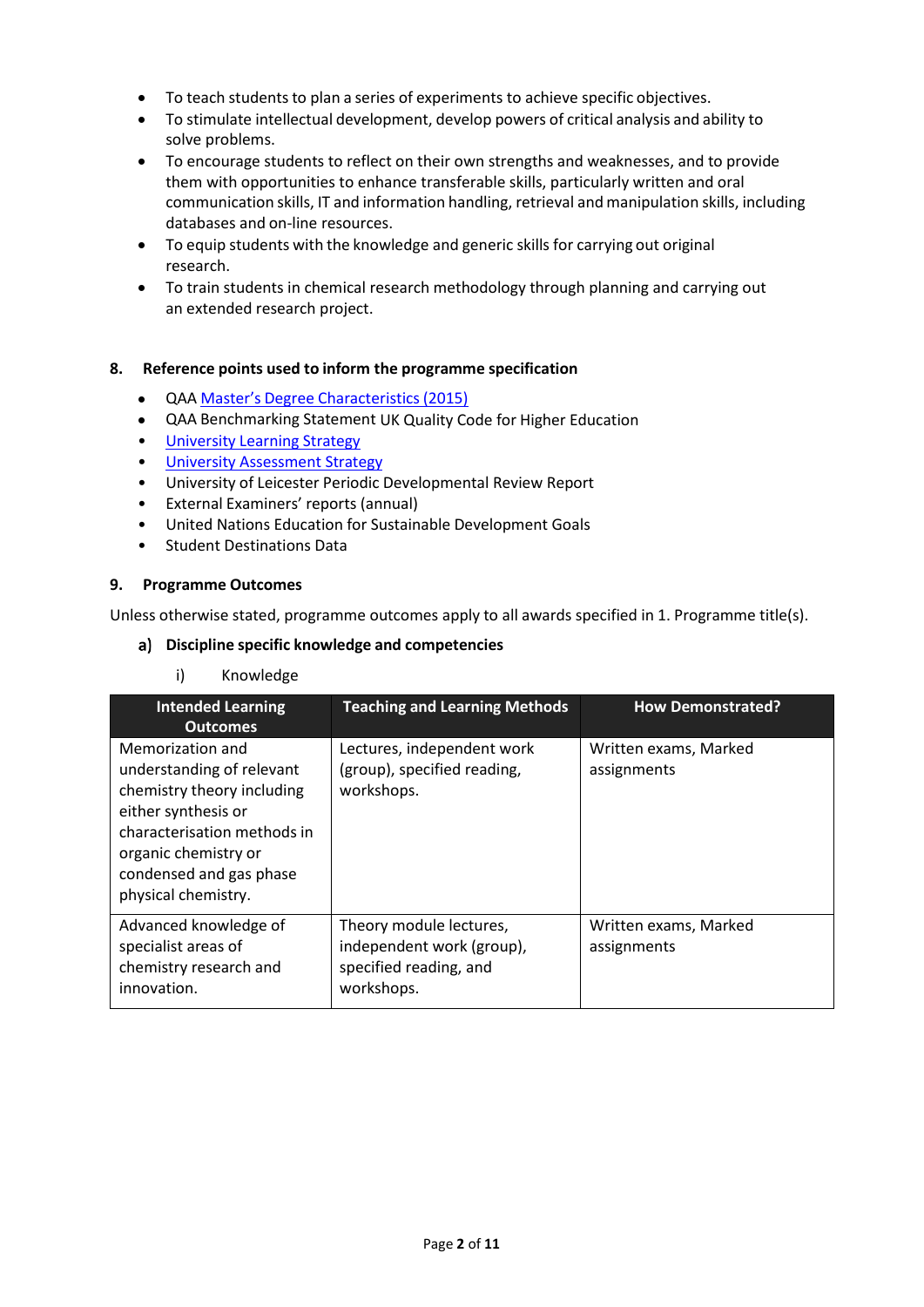ii) Concepts

| <b>Intended Learning</b><br><b>Outcomes</b>                                                                                                                                                                                                                               | <b>Teaching and Learning Methods</b>                                                         | <b>How Demonstrated?</b>             |
|---------------------------------------------------------------------------------------------------------------------------------------------------------------------------------------------------------------------------------------------------------------------------|----------------------------------------------------------------------------------------------|--------------------------------------|
| Enhanced<br>the<br>0t<br>grasp<br>principles of<br>synthesis,<br>characterization and<br>physical chemistry.<br>An ability to apply chemical<br>concepts in new situations<br>e.g. ability to predict physical<br>and chemical properties by<br>comparison with analogues | Lectures, laboratory training,<br>independent work (group),<br>specified reading, workshops. | Written exams, Marked<br>assignments |

iii) Techniques

| <b>Intended Learning</b><br><b>Outcomes</b>                                                                                                                 | <b>Teaching and Learning Methods</b>           | <b>How Demonstrated?</b>                                                                                        |
|-------------------------------------------------------------------------------------------------------------------------------------------------------------|------------------------------------------------|-----------------------------------------------------------------------------------------------------------------|
| Practical demonstration of<br>experimental method.<br>Professional use of standard<br>equipment, knowledge of<br>safety procedures. Mastery of<br>research, | Supervised laboratory work<br>Research Project | Laboratory samples, associated<br>data, lab-notebooks and reports.<br>Research project outline,<br>dissertation |

iv) Critical analysis

| <b>Intended Learning</b><br><b>Outcomes</b>                          | <b>Teaching and Learning Methods</b>                     | <b>How Demonstrated?</b>                                |
|----------------------------------------------------------------------|----------------------------------------------------------|---------------------------------------------------------|
| analysis<br>Critical<br>of<br>chemical information and               | Supervised laboratory work                               | Laboratory notebooks and reports<br>Group presentations |
| summarise key findings of<br>scientific papers. Abstract<br>writing. | Group work                                               | Extended essay; dissertation                            |
|                                                                      | Reading primary research<br>literature, research project |                                                         |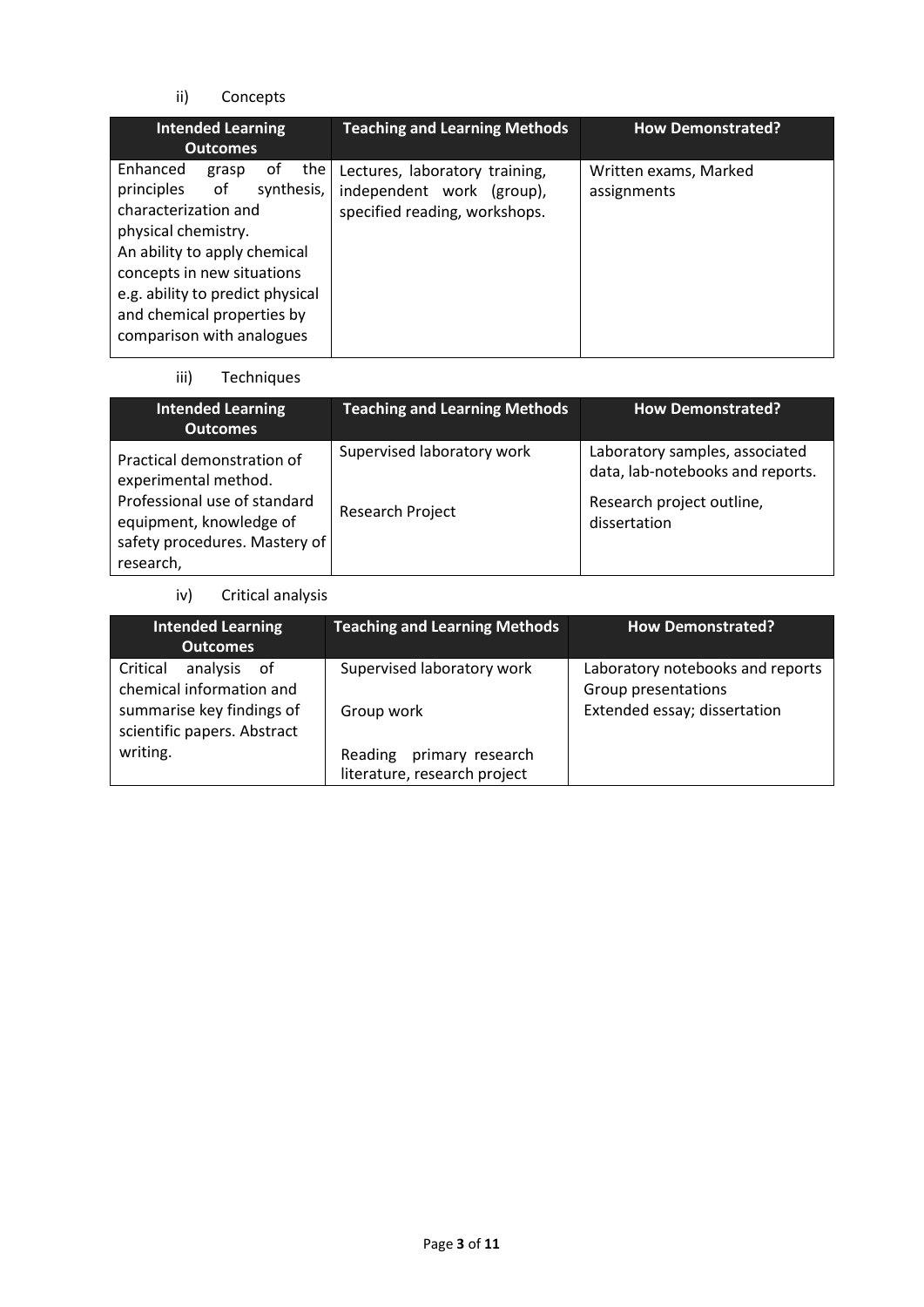# v) Presentation

| <b>Intended Learning</b><br><b>Outcomes</b>                                                                                                       | <b>Teaching and Learning</b><br><b>Methods</b>                                       | <b>How Demonstrated?</b>                                                            |
|---------------------------------------------------------------------------------------------------------------------------------------------------|--------------------------------------------------------------------------------------|-------------------------------------------------------------------------------------|
| Presentation of<br>chemical<br>information in<br>appropriate formats                                                                              | Instruction on use of<br>appropriate software<br>Group work                          | Laboratory notebooks<br>Project reports Group<br>presentations Project presentation |
| Distinguish between<br>relevant and irrelevant<br>material depending on<br>the context e.g for an<br>oral presentation or for a<br>written report | Project supervision<br>Contributing member<br>at research group<br>teaching sessions |                                                                                     |
| Participation in scientific<br>discussion.                                                                                                        |                                                                                      |                                                                                     |
| Give presentations and<br>present posters                                                                                                         |                                                                                      |                                                                                     |

# vi) Appraisal of evidence

| <b>Intended Learning</b><br><b>Outcomes</b>                                                                      | <b>Teaching and Learning</b><br><b>Methods</b>                                               | <b>How Demonstrated?</b>                                                                                  |
|------------------------------------------------------------------------------------------------------------------|----------------------------------------------------------------------------------------------|-----------------------------------------------------------------------------------------------------------|
| Understand scientific<br>reasoning and hence plan<br>an investigation using<br>appropriate methods               | Supervised group mini-<br>projects.<br>Workshop/ group exercis<br>es.<br>Project supervision | Laboratory samples, associated<br>data,<br>Lab<br>notebooks and repor<br>ts. Research outline<br>Assessed |
| Be able to evaluate different<br>sources of information                                                          |                                                                                              | work(oral and written prese<br>ntation)<br>Dissertation                                                   |
| Recognise that more than<br>one solution may be possible<br>to a problem and may<br>depend on the data available |                                                                                              |                                                                                                           |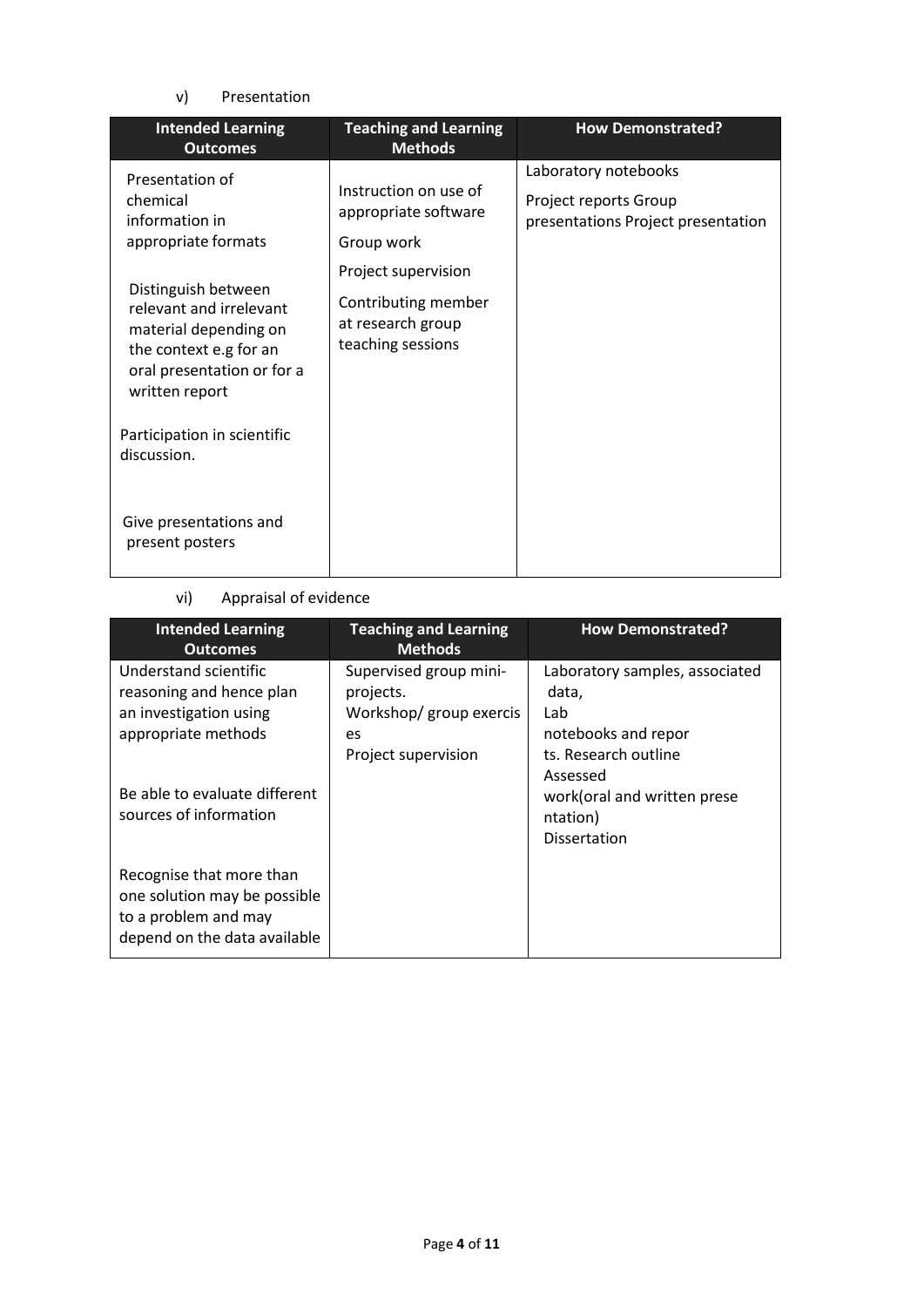# **Transferable skills**

i) Research skills

| <b>Intended Learning</b><br><b>Outcomes</b>                                           | <b>Teaching and Learning Methods</b>                       | <b>How Demonstrated?</b>                           |
|---------------------------------------------------------------------------------------|------------------------------------------------------------|----------------------------------------------------|
| Progressive improvement<br>in the ability to locate,<br>organise and evaluate         | Workshops (problem solving)                                | Written exams, coursework                          |
| evidence, report on findings,<br>analyse complex ideas and<br>solve chemical problems | Laboratory data analysis                                   | Library exercises Essay writing<br>Project reports |
|                                                                                       | Use of online databases                                    | Laboratory assessment                              |
|                                                                                       | Contributing member at<br>research group teaching sessions | <b>Dissertation</b>                                |
|                                                                                       | Project supervision                                        |                                                    |

ii) Communication skills

| <b>Intended Learning</b><br><b>Outcomes</b>                                 | <b>Teaching and Learning Methods</b>                        | <b>How Demonstrated?</b>                       |
|-----------------------------------------------------------------------------|-------------------------------------------------------------|------------------------------------------------|
| Response to questioning                                                     | Workshops                                                   | Oral assessment (vivas)                        |
| Ability to deliver an oral<br>presentation using<br>appropriate visual aids | Lecture advice from project<br>supervisor use of PowerPoint | Oral presentations for<br>modules and projects |
| Laboratory notebook                                                         | Contributing member at<br>research group teaching sessions  | Assessed lab-notebook                          |
| Report writing, conforming<br>to standard chemical<br>conventions.          | Writing workshops                                           | Project reports. Dissertation                  |

iii) Data presentation

| Intended Learning<br><b>Outcomes</b>                                                           | <b>Teaching and Learning Methods</b>                                                                            | <b>How Demonstrated?</b>                                                                      |
|------------------------------------------------------------------------------------------------|-----------------------------------------------------------------------------------------------------------------|-----------------------------------------------------------------------------------------------|
| Ability to present chemical<br>information clearly and<br>effectively in appropriate<br>format | Research methods lectures and<br>exercises, use of Chemical<br>Software, e.g. drawing or<br>molecular modelling | Lab reports, assessed problems,<br>project reports, oral<br>presentations. Dissertation (MSc) |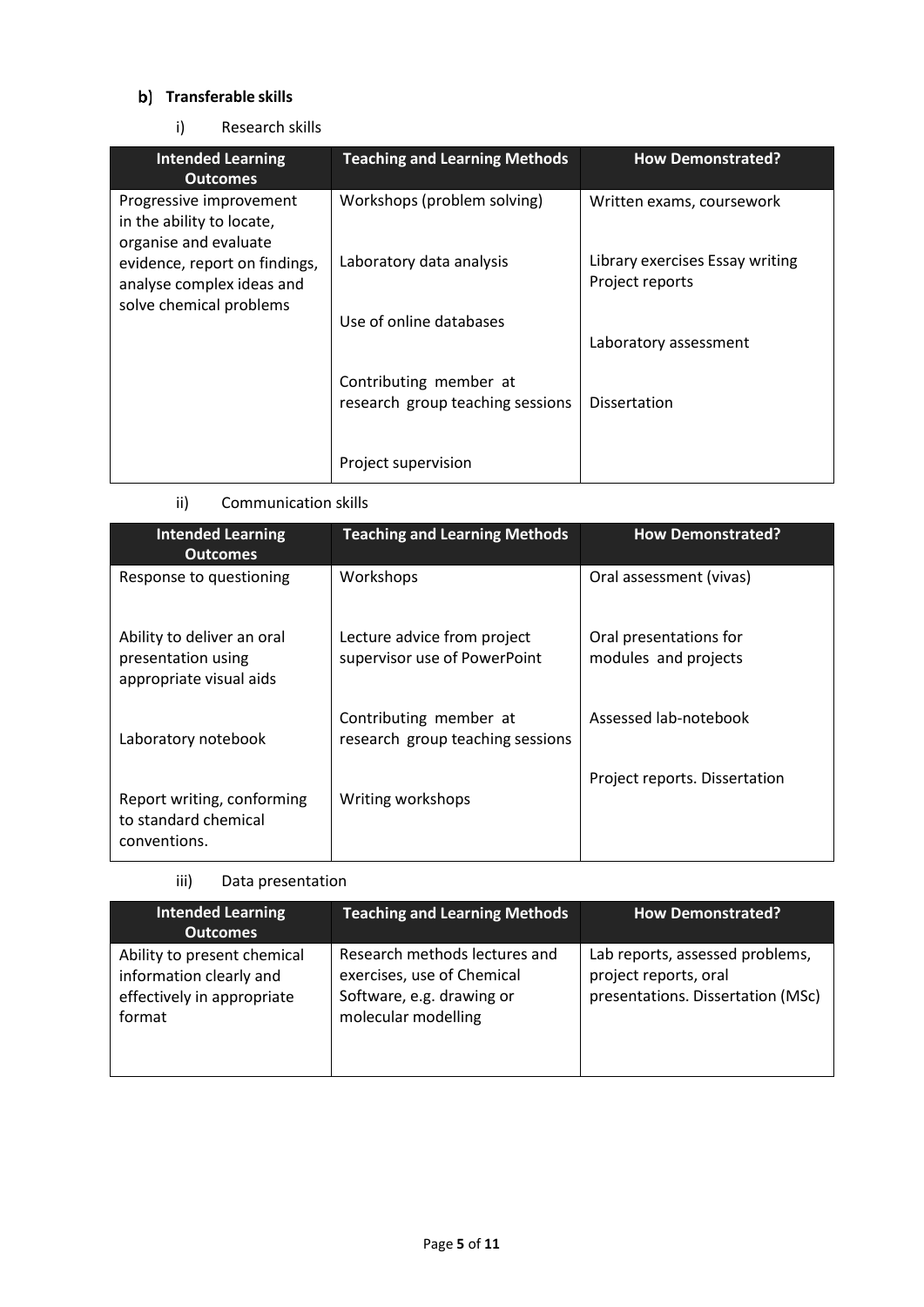# iv) Information technology

| <b>Intended Learning</b><br><b>Outcomes</b>                                                                                     | <b>Teaching and Learning Methods</b>        | <b>How Demonstrated?</b>                                                                      |
|---------------------------------------------------------------------------------------------------------------------------------|---------------------------------------------|-----------------------------------------------------------------------------------------------|
| Use of spreadsheets, word<br>processing, presentation<br>software, data<br>management, project<br>specific (chemical) software. | Laboratory data analysis.<br>Group working. | Lab reports, assessed problems,<br>project reports, oral<br>presentations. Dissertation (MSc) |
|                                                                                                                                 | Project supervision (MSc)                   |                                                                                               |

# v) Problem solving

| <b>Intended Learning</b><br><b>Outcomes</b> | <b>Teaching and Learning Methods</b>               | <b>How Demonstrated?</b>   |
|---------------------------------------------|----------------------------------------------------|----------------------------|
| Ability to solve chemical<br>problems.      | Lectures, laboratory data<br>analysis, group work. | Written exams, coursework. |
|                                             | Research project                                   | Library exercises.         |
|                                             |                                                    | Group assessments/reports. |

# vi) Working relationships

| <b>Intended Learning</b><br><b>Outcomes</b>                                             | <b>Teaching and Learning Methods</b>       | <b>How Demonstrated?</b>                           |
|-----------------------------------------------------------------------------------------|--------------------------------------------|----------------------------------------------------|
| Knowing how and when to<br>draw on the knowledge &<br>expertise of others               | Group problem solving                      | Group assessment (outcomes and<br>peer assessment) |
| Recognition of strengths and<br>weaknesses of self and<br>others, using this to promote | Negotiating duties for group<br>tasks.     |                                                    |
| group learning.                                                                         | Working in shared research<br>laboratories |                                                    |

vii) Managing learning

| <b>Intended Learning</b><br><b>Outcomes</b>      | <b>Teaching and Learning Methods</b> | <b>How Demonstrated?</b>                      |
|--------------------------------------------------|--------------------------------------|-----------------------------------------------|
| Ability to manage, reflect<br>on and develop own | Done via progress files.             | Progress file will be discussed<br>with tutor |
| learning<br>Time management                      | Lab-work and projects                | Meeting deadlines, project<br>assessment      |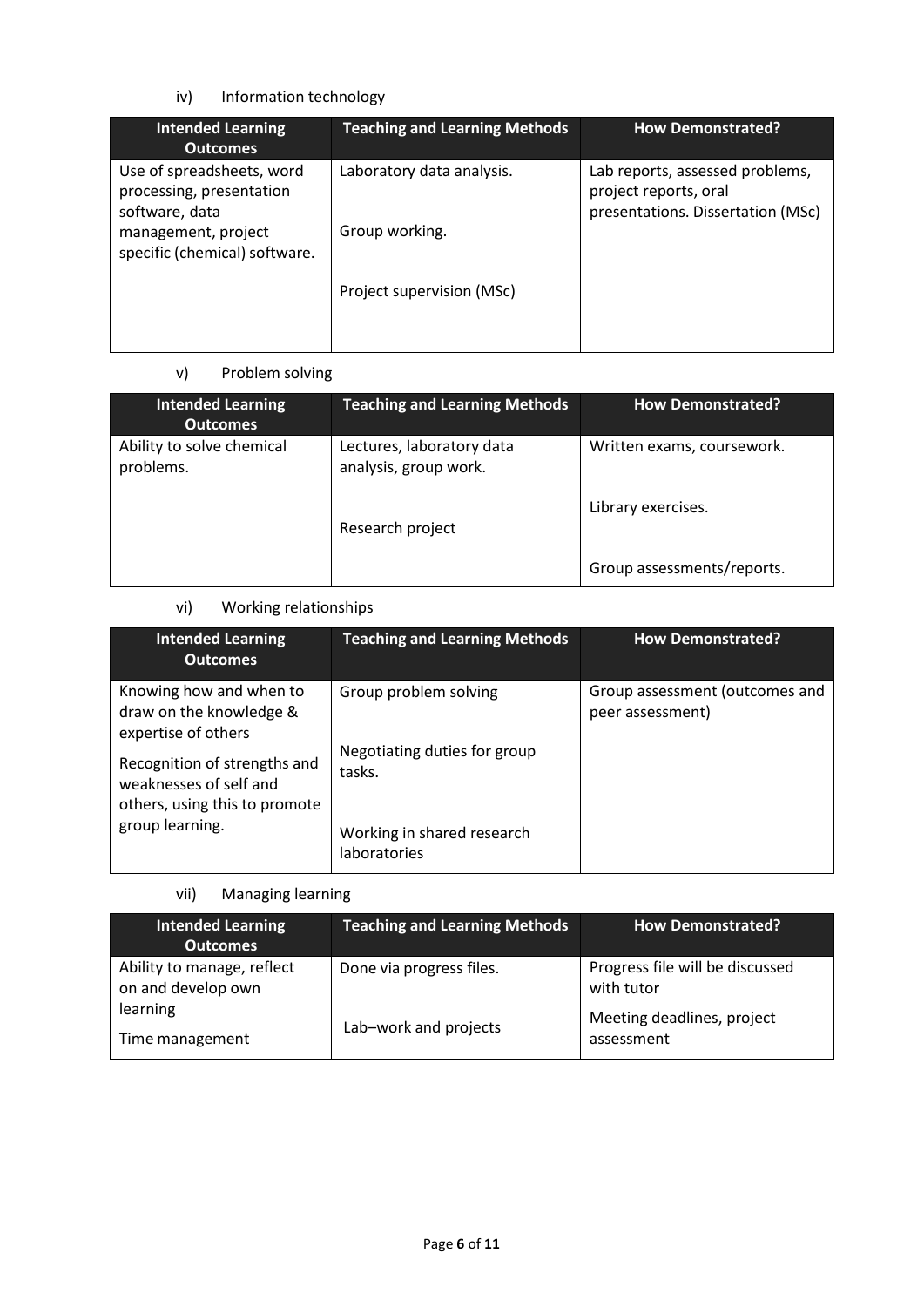viii) Career management

| <b>Intended Learning</b><br><b>Outcomes</b>                     | <b>Teaching and Learning Methods</b> | <b>How Demonstrated?</b>  |
|-----------------------------------------------------------------|--------------------------------------|---------------------------|
| Ability to prepare a CV                                         | Lecture                              | CV assessment             |
| Knowledge of how to find<br>and apply for research<br>positions | Lecture, Careers event               | Meeting with course tutor |

# **10. Special features**

CH7361 will integrate some elements of the undergraduate CH3271 Advanced Chemistry Practical modules but will also include some bespoke teaching and assessment elements to ensure it is aligned with the appropriate level 7 outcomes.

All theory modules will be co-taught with the identical MChem Level 4 modules indicated in parenthesis.

Students will be supported in choosing theory modules such that their chosen combination is (1) tailored to their interests/needs and; (2) will complement the research theme under which they wish to conduct their research project. In advance of Semester 1 students will be provided with an information pack to help inform their choice. This will contain module descriptions, a summary of active research within the School of Chemistry's four research themes, and indicative module combinations that best compliment those themes (see table below). Prior to registration, students will be asked to submit their preliminary module choices and desired research project theme to the Programme Director. This will enable the School to ensure students make appropriate choices and will assist with forward planning. Subsequently, all students will be offered a consultancy meeting with the MSc Programme Director to discuss their options and help arrive at the best module choices for them. In a situation where unorthodox module choices are proposed, the Programme Director will actively seek to discuss these with the student.

# **11. Indicators of programme quality**

Quality management will be overseen by the School of Chemistry Teaching and Learning Committee.

Also; External Examiners' reports; Departmental review; Student feedback; completion metrics

# **12. Criteria for award and classification**

This programme follows the standard scheme of taught postgraduate award and classification set out i[n Senate Regulations](http://www.le.ac.uk/senate-regulations) – see the version of *Senate Regulation 6 governing taught postgraduate programmes of study* relevant to year of entry.

# **13. Progression points**

As defined i[n Senate Regulations](http://www.le.ac.uk/senate-regulation6) - refer to the version of *Senate Regulation 6 governing taught postgraduate programmes of study* relevant to year of entry.

The following additional progression requirements for this programme have been approved: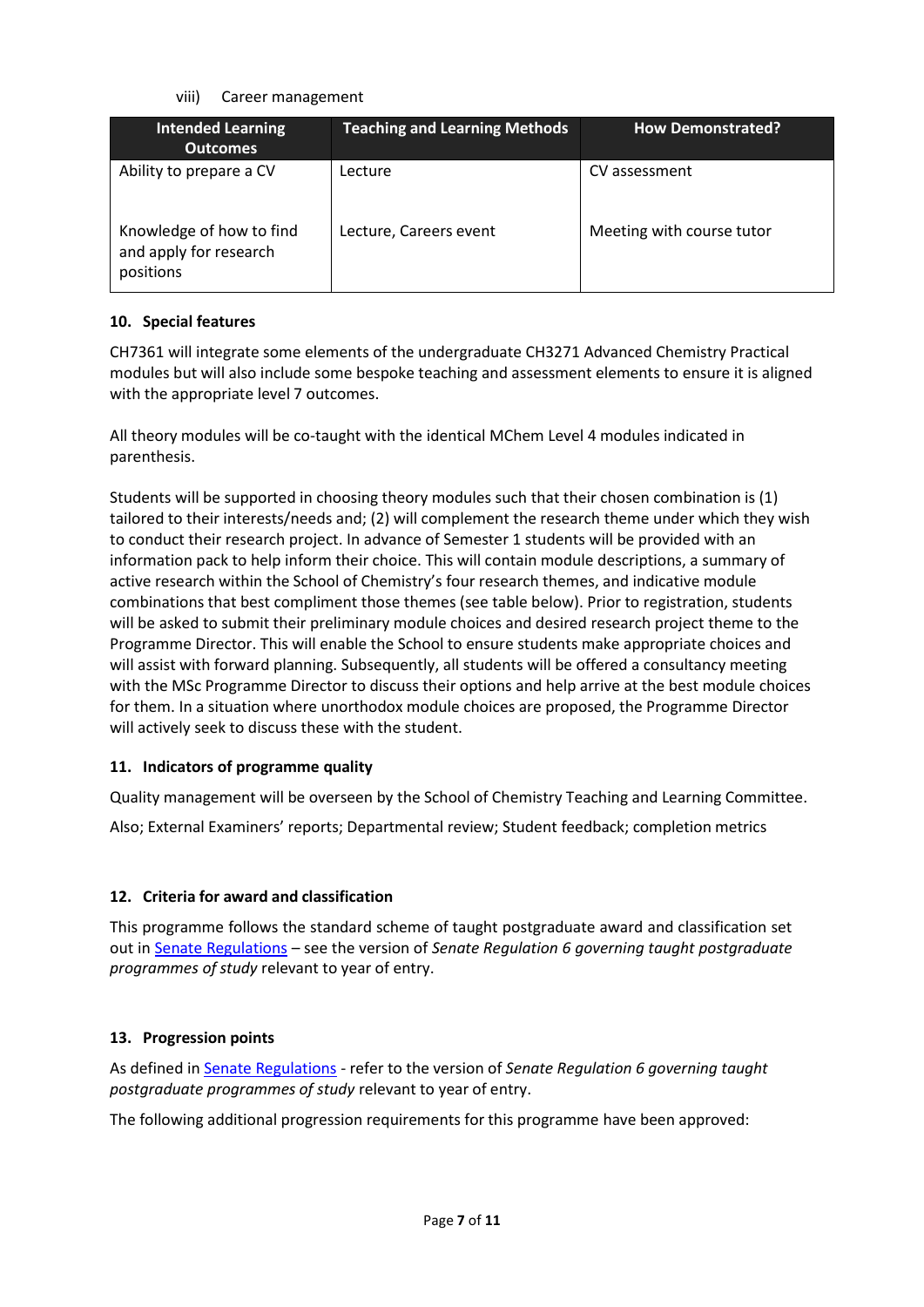- Progression Board 1 (February): CH7360 (15, skills) and CH7361 (30, practical) are assessed in Semester 1. Any student failing to meet the progression criteria will be invited to resit assessments for CH7360 (coursework-based). There is no reassessment option for CH7361. Students who do not meet progression criteria following reassessment will be withdrawn from their research project and considered at an extraordinary Board. The extraordinary Board will recommend termination of their course in the following scenarios:
	- i. Fail a single module, CH7360 or CH7361, at Grade F.
	- ii. Fail CH7360 and CH7361 at Grade D.
- Progression Board 2 (June): The board will consider the theory elements (45) which are assessed in the Semester 2 Exam period, and any CH7360 reassessments Because in most circumstances no more than 45 credits are under consideration, any student with failed credits will continue their research projects and be invited to resit assessments.
- Award Board (September): The Board will apply the Award Classifications as set out in Senate Regulation 6 to determine the outcome of individual awards (MSc or PG Cert)
- Additional Board (ad hoc): An additional Award Board will be organised to consider students who are granted extensions to their research projects due to mitigating circumstances.

In cases where a student has failed to meet a requirement to progress he or she will be required to withdraw from the course and a recommendation will be made to the Board of Examiners for an intermediate/exit award where appropriate.

# **14. Rules relating to re-sits or re-submissions**

As defined i[n Senate Regulations](http://www.le.ac.uk/senate-regulation6) - refer to the version of *Senate Regulation 6 governing taught postgraduate programmes of study* relevant to year of entry.

# **15. External Examiners reports**

The details of the External Examiner(s) for this programme and the most recent External Examiners' reports for this programme can be found at **exampapers@Leicester** [log-in required]

**16. Additional features** (e.g. timetable for admissions)

N/A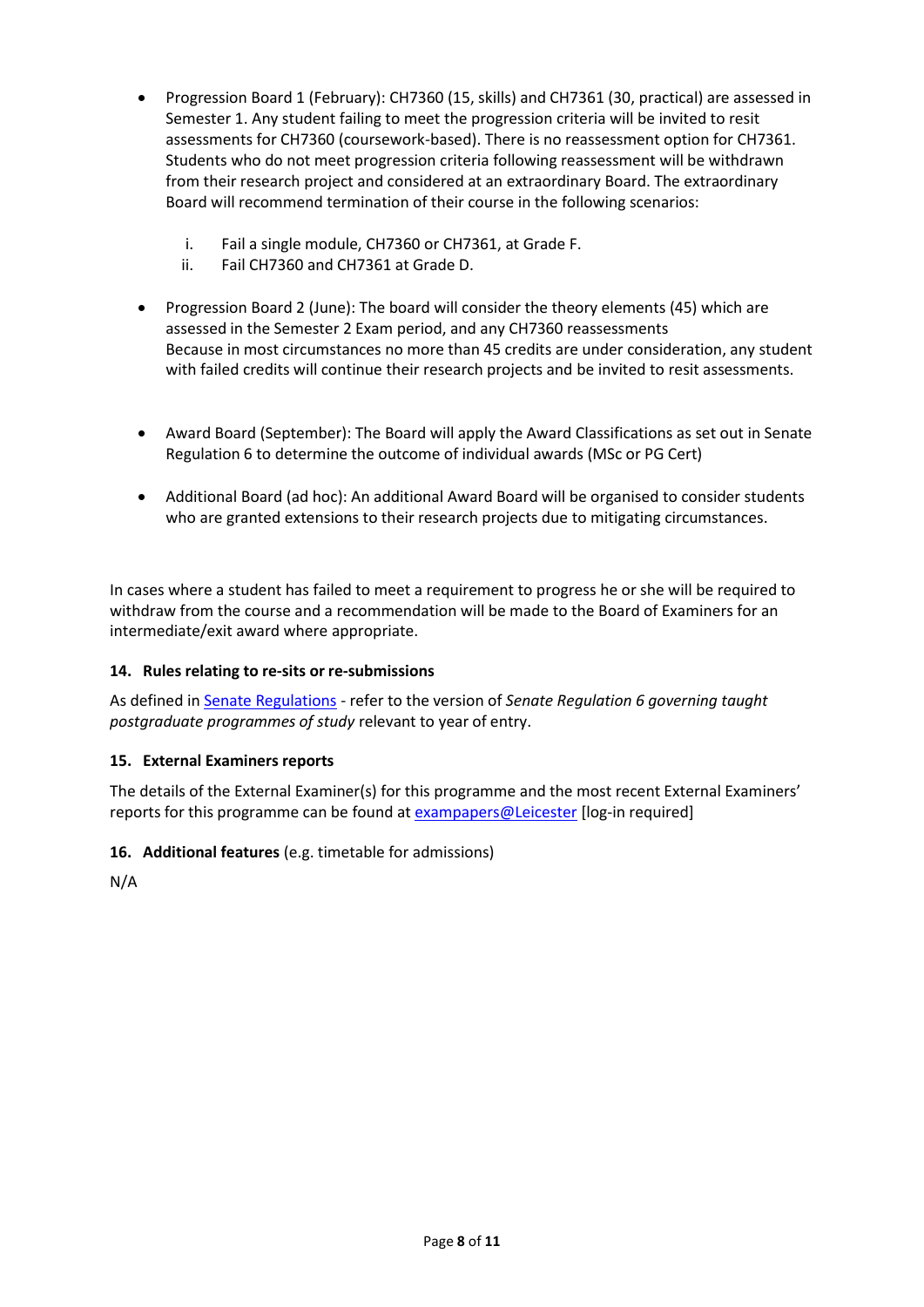

# **Programme Specification (Postgraduate) FOR ENTRY YEAR:** Choose an item.

**Date created:** Click or tap here to enter text. **Last amended:** Click or tap to enter a date. **Version no.** Choose an item.

### **Appendix 1: Programme structure (programme regulations)**

The University regularly reviews its programmes and modules to ensure that they reflect the current status of the discipline and offer the best learning experience to students. On occasion, it may be necessary to alter particular aspects of a course or module.

MSc Chemistry

#### **Credit breakdown**

| <b>Status</b>        | <b>Year long</b> | Semester 1 | Semester 2 | Other delivery<br>period |
|----------------------|------------------|------------|------------|--------------------------|
| Core taught          | n/a              | 45 credits | n/a        | n/a                      |
| Optional             | 45 credits       | n/a        | n/a        | n/a                      |
| Dissertation/project | n/a              | n/a        | 90 credits | n/a                      |

180 credits in total

### **Level 7/Year 1 2021/22**

#### Core modules

| Delivery period | Code             | <b>Title</b>                                    | <b>Credits</b> |
|-----------------|------------------|-------------------------------------------------|----------------|
| Semester 1      | CH7360<br>(CORE) | Advanced Research and Communication Skills      | 15             |
| Semester 1      | CH7361<br>(CORE) | <b>Advanced Practical Techniques and Skills</b> | 30             |
| Semester 2      | CH7362<br>(CORE) | <b>MSc Research Project</b>                     | 90             |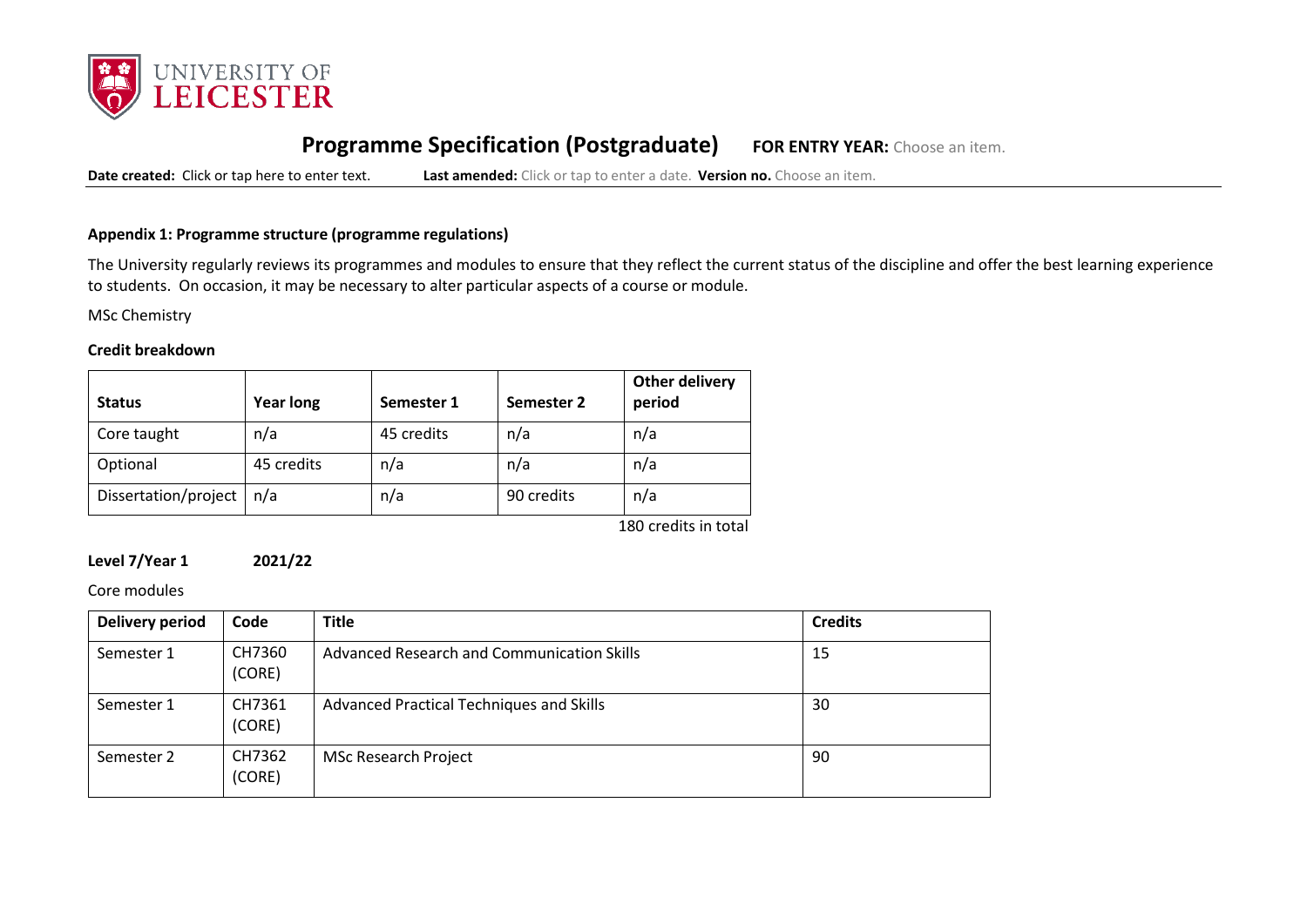# Option modules

| <b>Delivery period</b> | Code   | <b>Title</b>                                         | <b>Credits</b> |
|------------------------|--------|------------------------------------------------------|----------------|
| Year Long              | CH7301 | <b>Advanced Structure</b>                            | 15             |
| Year Long              | CH7302 | <b>Advanced Synthetic Methods</b>                    | 15             |
| Year Long              | CH7303 | Earth System Science                                 | 15             |
| Year Long              | CH7308 | <b>Bioinorganic Chemistry</b>                        | 15             |
| Year Long              | CH7307 | <b>Computational Chemistry and Quantum Mechanics</b> | 15             |
| Year Long              | CH7311 | <b>Medicinal Chemistry</b>                           | 15             |

### **Notes**

- CH7361 will use semester 1 elements of the CH3271 Advanced Chemistry Practical module, with two additional weeks of upfront skills training.
- All theory modules will be co-taught with the identical MChem Level 4 modules indicated in parenthesis.
- Students will be supported in choosing theory modules such that their chosen combination is (1) tailored to their interests/needs and; (2) will complement the research theme under which they wish to conduct their research project. In advance of Semester 1 students will be provided with an information pack to help inform their choice. This will contain module descriptions, a summary of active research within the School of Chemistry's four research themes, and indicative module combinations that best compliment those themes (see table below). Prior to registration, students will be asked to submit their preliminary module choices and desired research project theme to the Programme Director. This will enable the School to ensure students make appropriate choices and will assist with forward planning. Subsequently, all students will be offered a consultancy meeting with the MSc Programme